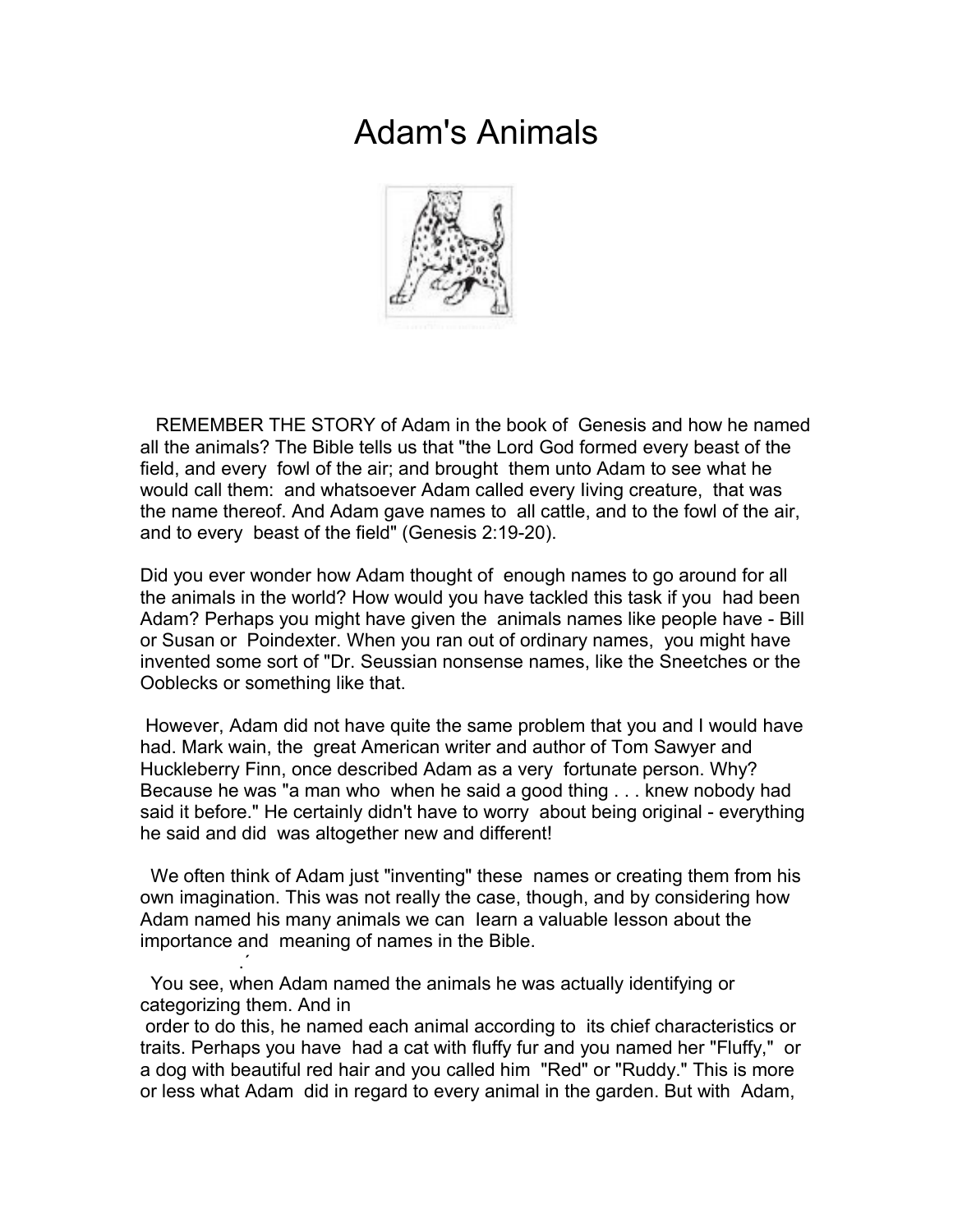his names were not just nicknames or proper names but generic or family names which God allowed to become the actual designations of the animals permanently.

 The Bible doesn't list many of the names in the account of Adam itself, but many animals are listed here and there throughout the Bible. There is one creature, however, which we always associate with Adam and this is the serpent. How would you have named such a creature? We might have called him "Creepy" or "Slimy" or "Sneaky," but the Bible hints at least that the serpent was not always an unpleasant-looking creature that slithered silently across the ground (see Genesis 3:14). When Adam named the serpent he called him after a word which means in the Hebrew language (the language in which the Old Testament was originally written) "to hiss." That is, he named him literally the Hisser. What clue does this give us about the way the serpent may have spoken to Eve in Genesis 3:4-5 (as controlled by Satan)?

 Later, the Bible mentions other kinds of snakes: one was called the Creeper or the Crawler (this is the snake mentioned in Deuteronomy 32:24 and Micah 7:17). Another was named the Extender or the Stretcher from the way a snake stretches his body as he glides across the ground (Exodus 7:9 and Psalm 91 : 13 mention these kinds of snakes).

 What other kinds of animals did Adam probably name? There is a species of gazelle, often referred to as a wild goat, which was named the Leaper because of its ability to leap and bound over the mountain rocks (as in Deuteronomy 14:5). Another type of gazelle was called the Splendid One or the Glorious One (found in Isaiah 13:14) because of its great beauty which was admired by the Hebrews and others during ancient times.

 The camel was called the Carrier because his back was just suited for carrying things. Camels have been Used as beasts of burden for many centuries in the Eastern countries.

 The name for dog comes quite naturally from a word meaning "to bark." Thus he was literally named the Barker.

 There were many types of lions and many names for them in the ancient world, but one particular type was called the Violent One. What does that tell us about the temperament of a lion?

 Birds were not forgotten either. The dove was called the Gentle One and the raven was named the Dusky or Dark One (from the dark color of its feathers).

 Fish were included as well. One type of fish was named the Squirmer because of the way a fish squirms as it moves and splashes through the water.